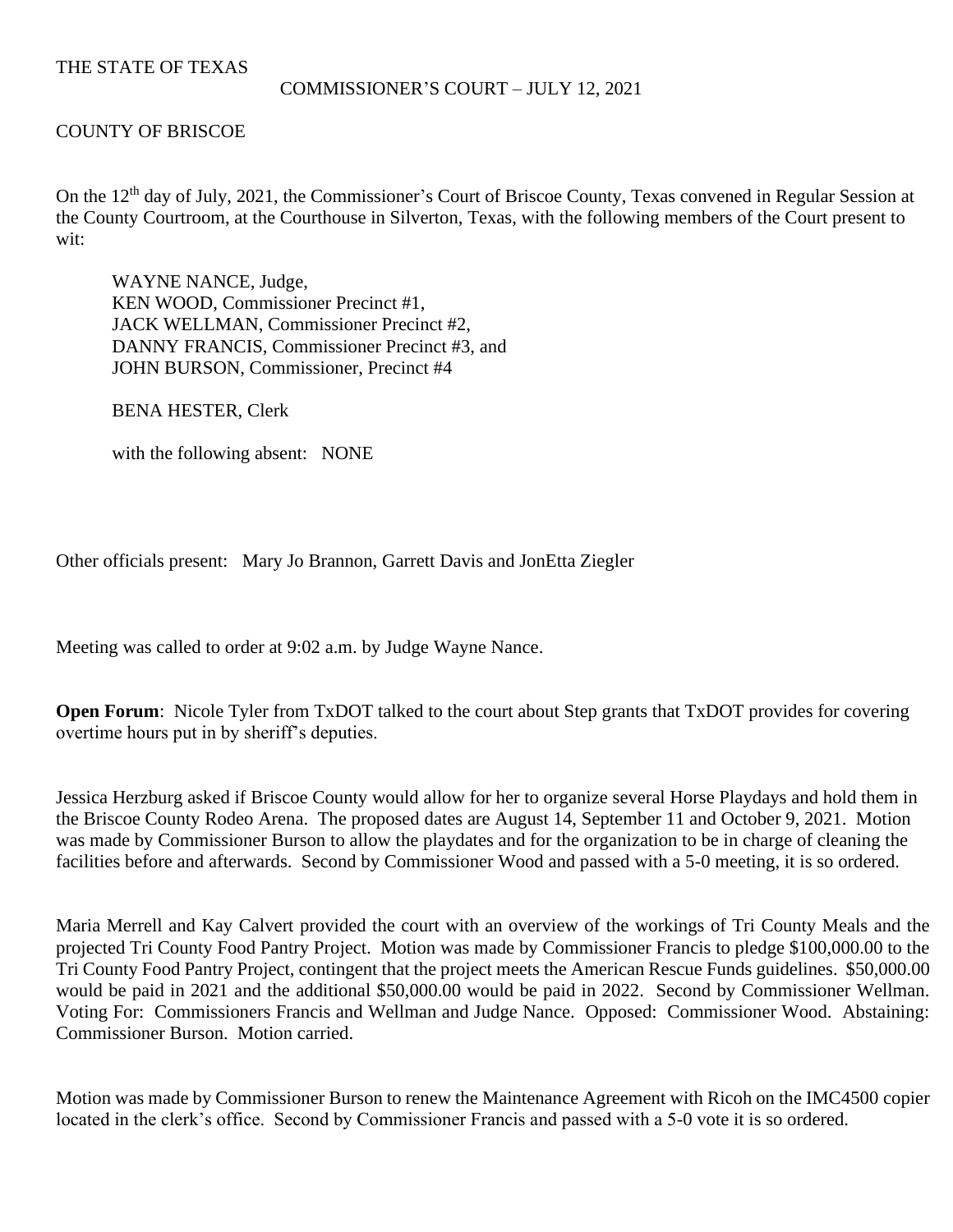Motion was made by Commissioner Wood to upgrade the ES&S Voting System to EVS 6.1.1.0 contingent on the cost being covered by the CARES grant and not passed on to Briscoe County. Second by Commissioner Wellman and passed with a 5-0 vote, it is so ordered.

Motion was made by Commissioner Wellman to renew the employee insurance with Texas Association of Counties for the 2021/22 year at the new rate. Second by Commissioner Burson and passed with a 5-0 vote, it is so ordered.

Commissioner Wood is to look into a lawnmower for the county.

Budget Amendments: NONE

Motion was made by Commissioner Burson to approve the following work order(s). Second by Commissioner Wellman and passed with a 5-0 vote it is so ordered.

Sharon Simpson – Precinct #4

Motion was made by Commissioner Wood to accept the following monthly reports. Second by Commissioner Wellman and passed with a 5-0 vote it is so ordered.

Mary Jo Brannon, Treasurer Jon Etta Ziegler, Tax A/C G. J. Walton, J. P. #1 Garrett Davis, Sheriff Dan Meyer, J. P. #2 Theresa Clinton, Appraiser Bena Hester, Clerk Mason Carter, CEA-Ag Molly Forman, CEA-FCS

Motion was made by Commissioner Francis to accept the Treasurer Office Holder Report for June 2021. Second by Commissioner Burson and passed with a 5-0 vote, it is so ordered.

# **TREASURER'S OFFICE HOLDER REPORT** BRISCOE COUNTY

July 1, 2021

Tax Assessor-Collector  $$14,470.17$ County & District Clerk \$2,203.26 Justice of the Peace, Prect. 1  $$2,577.00$ Justice of the Peace, Prect. 2  $$5,552.70$ Precinct 1 \$700.00 Precinct 2  $$5,533.60$ Precinct 3 \$90.00

{THE STATE OF TEXAS} {COUNTY OF BRISCOE}

Before me, the undersigned authority, on this day personally appeared Mary Jo Brannon, County Treasurer of Briscoe County, who being by me duly sworn, upon oath, says that the within and foregoing report is true and correct.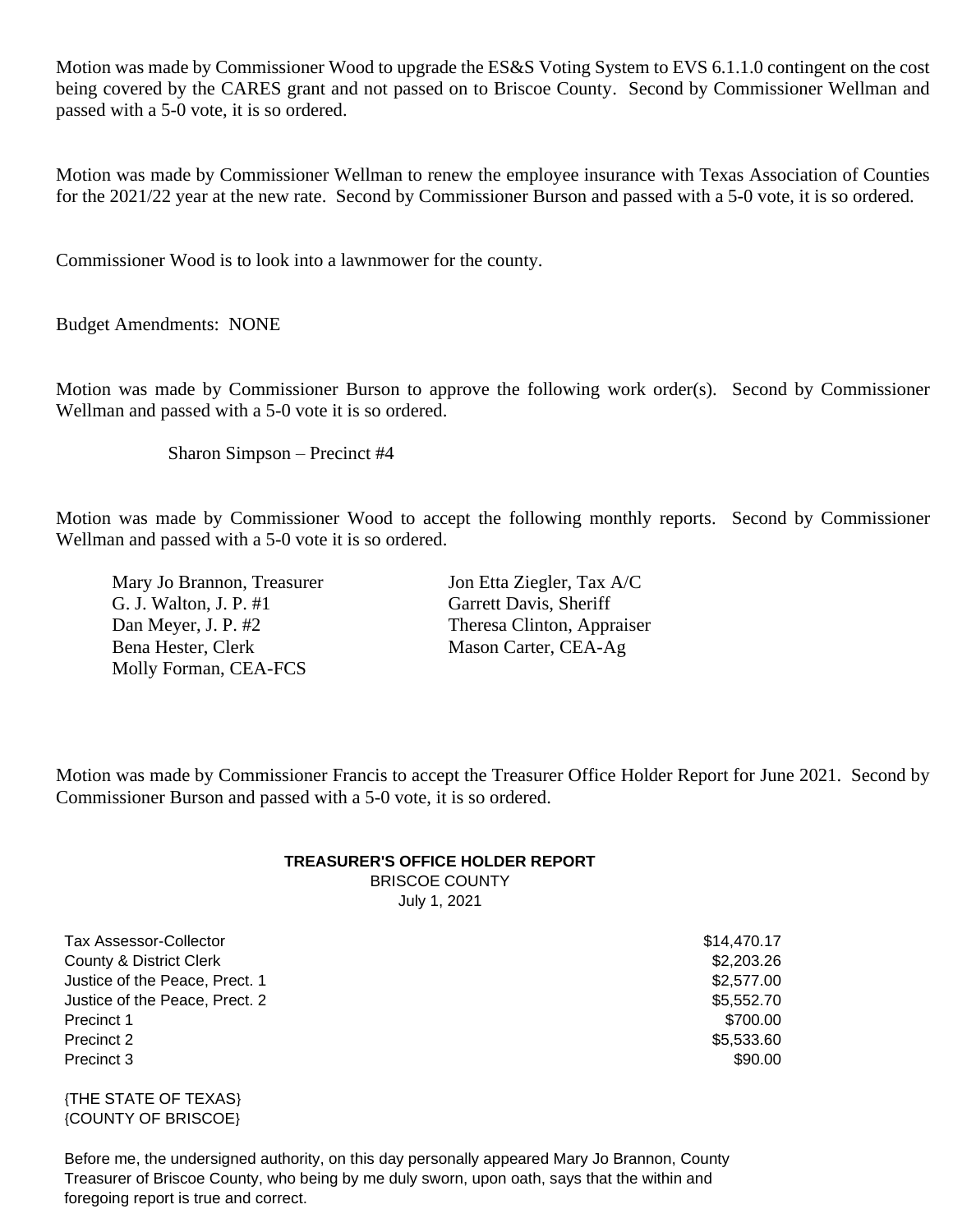Mary Jo Brannon, Briscoe County **Treasurer** 

Sworn to and subscribed before me, this 1st day of July, 2021.

Bena Hester, Briscoe County Clerk

Motion was made by Commissioner Burson to sign the Commissioner's Court Affidavit for June 2021. Second by Commissioner Wellman and passed with a 5-0 vote, it is so ordered.

#### **COMMISSIONERS' COURT AFFIDAVIT**

In compliance with Section 114.026 of the Local Government Code, the Commissioners' Court of Briscoe County on this date has compared and examined the Monthly Report of Mary Jo Brannon, Briscoe County Treasurer. Every account is reported as required by Section 114.026 Local Government Code and the Commissioners' inspection was made in accordance with Section 114.026 of the Local Government Code.

#### **MONTHLY REPORT FOR JUNE 2021**

| <b>FUND</b>        | <b>BALANCE</b> | <b>RECEIPTS</b> | <b>DISBURSED</b> | <b>END BALANCE</b> |
|--------------------|----------------|-----------------|------------------|--------------------|
| Gen Fund           | \$2,133,821.17 | 21,423.20<br>\$ | 104,219.49<br>S. | \$2,051,024.88     |
| Jury Fund          | 57,812.43      | \$              | \$               | 57,812.43          |
|                    | S              | ۰               | ۰                | \$                 |
| Prect 1            | 225,978.01     | 3,979.12        | 12,531.20        | 217,425.93         |
|                    | \$.            | \$              | S                | \$                 |
| Prect 2            | 135,481.07     | 7,889.42        | 8,191.41         | 135,179.08         |
|                    | S              | \$              | S                | \$                 |
| Prect <sub>3</sub> | 92,840.37      | 3,879.12        | 9,822.88         | 86,896.61          |
|                    | \$             | S               | S                | \$                 |
| Prect 4            | 95,843.49      | 3,568.80        | 8,185.05         | 91,227.24          |
|                    | \$             | S               | \$               | \$                 |
| *Other Funds       | 114,892.75     | \$151,025.40    | 8,767.69<br>\$   | 257,150.46<br>\$   |
| Total              | \$2,856,669.29 | \$191,765.06    | 151,717.72<br>S  | 2,896,716.63       |

\*Balances of Other Funds that have stipulations by law as how they may be spent, and may not be included in other fund's balances.

In this regular session of Commissioners' Court of Briscoe County, the requirements of Section 114.026 Subsection C of the Local Government Code have been met and \$2,896,716.33 remains in the custody of Mary Jo Brannon, Briscoe County Treasurer.

Approved in open court this the 12th day of July 2021.

Wayne Nance, County Judge

Ken Wood, Commissioner Prect 1

Jack Wellman, Commissioner Prect 2

John Burson, Commissioner Prect 4

Danny Francis, Commissioner Prect 3